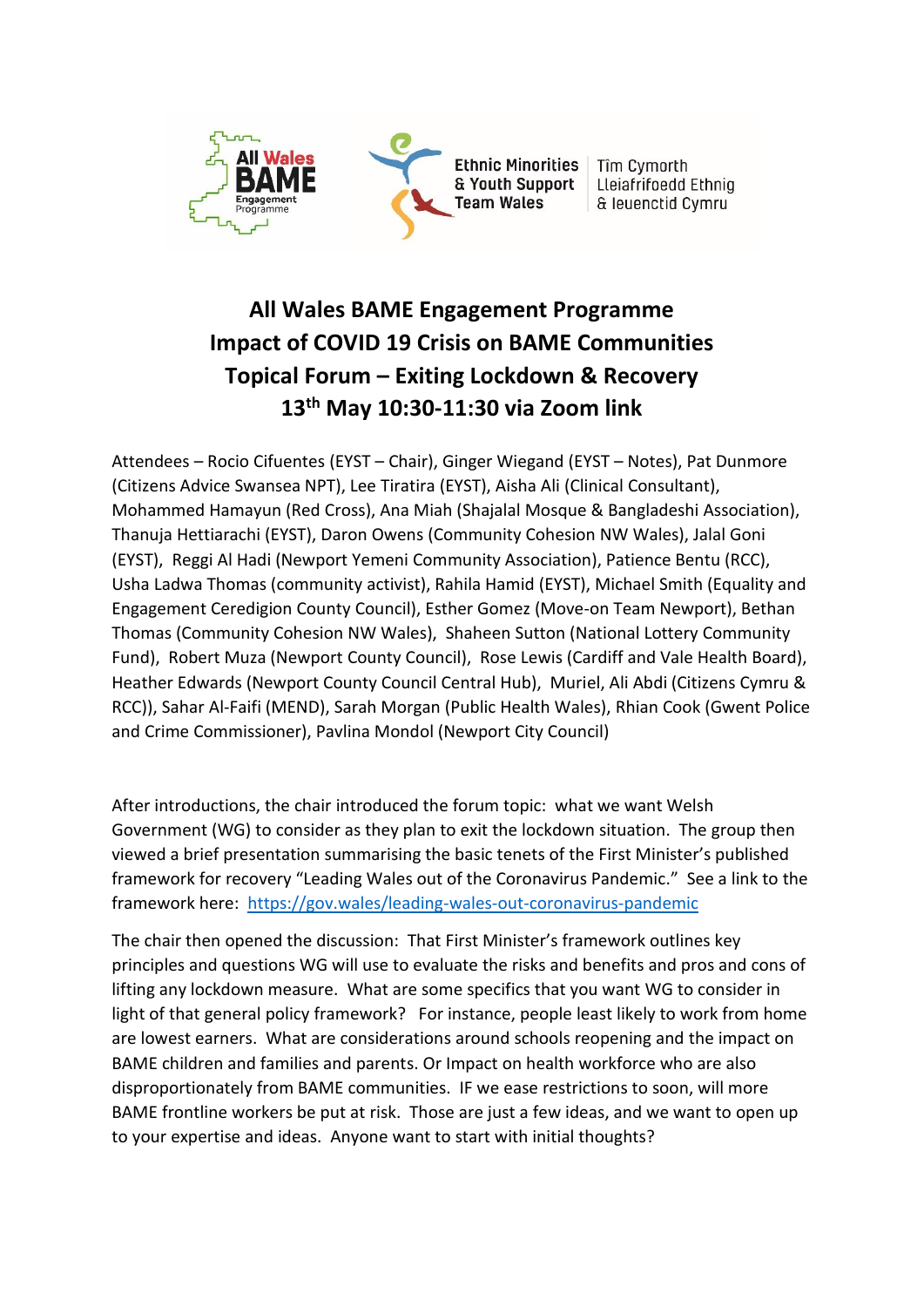# **Data**

One person asked if we have stats or data in Wales showing how COVID 19 have affected the BAME community.

- Public Health Wales are looking into it; Data is being developed and will be available soon.
- ONS recently released data on deaths and ethnicity:<https://bit.ly/2T12Eb4>
- WG has put together an advisory group to do rapid research.
- People are desperately trying to get data together to send to officials.
- On a wider note, there has been a persistent lack of data ethnicity in relation to health has been particularly pronounced. Death certificates do now show ethnicity, where until just now, they did not.
- BAME people can get overlooked by research its difficult for them to respond to research so their views do not get heard. conversation based research, with the organisations already supporting BAME communities should be the starting point for assessing the disproportional impact of CV19.

# **Possible necessity for different guidelines/messages for BAME people**

- As Black and Asian people are at significantly higher risk than White British people, what additional measures can be taken to protect them in relaxation of lockdown? Should WG and public health Wales be issuing specific health message for BAME communities to mitigate risk?
- Currently, WG does not recommend or require the public to wear face masks outside the house. (For that matter, there is a lack of PPE.) Even in other countries where risk of COVID has gone down, authorities are actively telling community to wear face covering and gloves. Should we be telling people from BAME community to wear masks due to evidence they are more at risk?
- To ease restrictions, WG needs to do educational campaign targeting BAME people about taking Vitamin D. It was noted in another forum that such a campaign must be multi-lingual and nuanced. It must recognise that BAME people are not a monolith. There are many different ethnic groups and also individual medical considerations such as auto-immune conditions or sickle cell.
- Will WG provide places the allow people to self-isolate who are otherwise unable to do so? BAME people live in most deprived areas in small houses where social distancing is almost impossible. One person noted that her entire family was infected all at once. "We don't have extra rooms or another property." Provision of places to isolate could pertain to BAME people going back to work or who may be infected with COVID.
- Many with BAME backgrounds have other health conditions, such as diabetes and go to hospital regularly, yet hospitals cannot admit them now because of coronavirus. Is it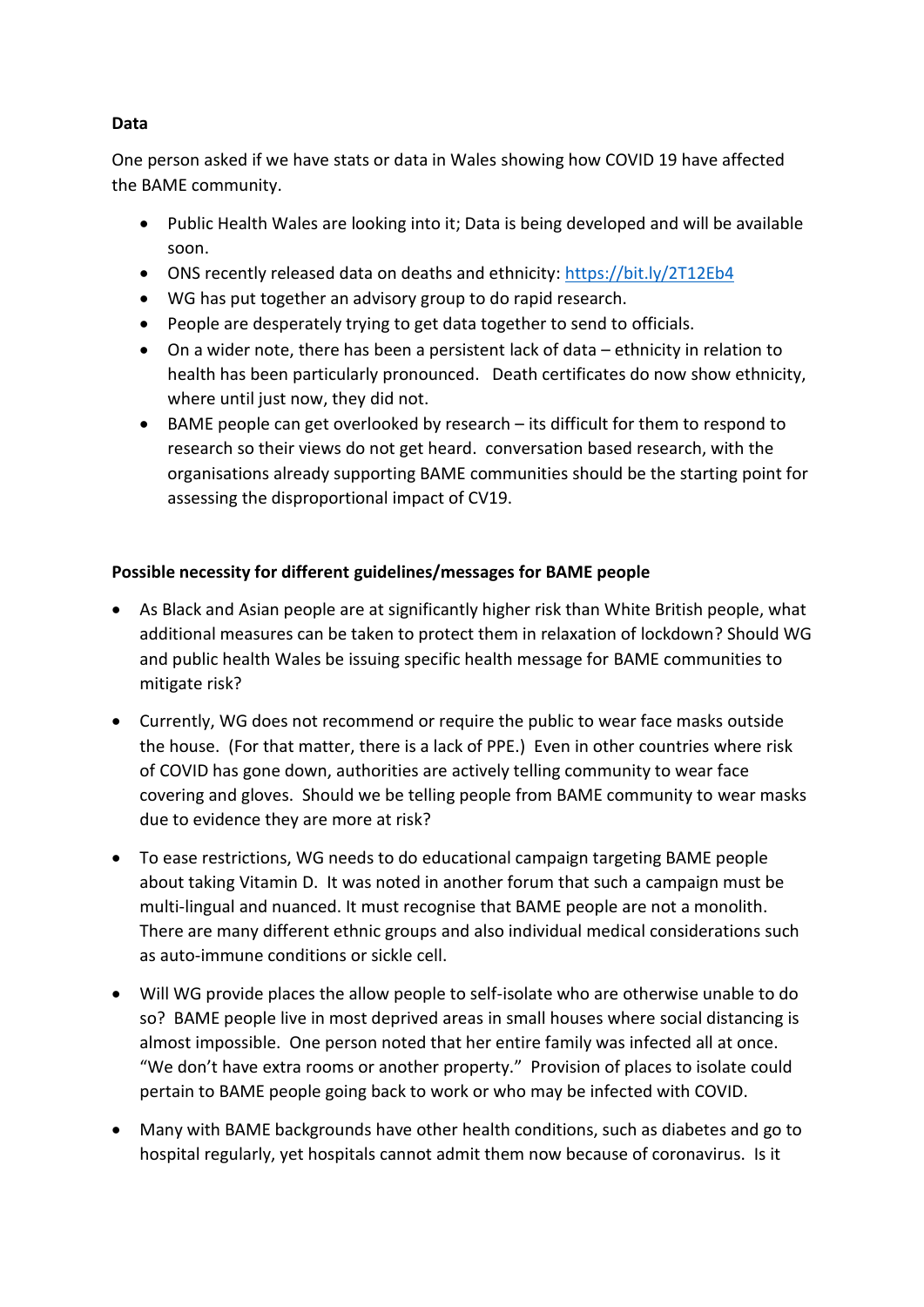possible to create special branches of hospitals where people with other health conditions may go for treatment of those conditions?

• Managing fear and confusion of people will be a very important task.

# **Young People**

- The impact of the COVID 19 crisis on young people won't be felt for a year or for years to come - in terms of their prospects going forward. How will this crisis impact young people and their futures?
- There are many BAME international students currently residing in and around Cardiff. Some are having extreme difficulties due to coronavirus, as they depended on part-time jobs which are no longer available. How can support for these young people be made available. Do they qualify for support as overseas students? In Cardiff, the local community is trying to support them, but this is a temporary measure. The support must from the government level which is more sustainable.

#### **Religious Celebrations & Timelines**

• One person noted that within the timeline, WG should consider religious celebratory events from now to August. In three months, Muslims have another Eid and there are Hindu celebrations over the summer – normally big community events. Another person pointed out that it would be similar to the recent Easter festival for Christians where people followed social guidelines, for instance video conferencing from church – it went smoothly and people understood. In other religions and festivals coming up, people will have to follow same thing.

## **Safe return to work/Taking care of people who have lost jobs or cannot return to work**

- If employees are asked to return to work, as is already happening in England, how does that affect BAME workers who are less likely to work in sectors or jobs where working at home is possible? What are the implications and what should we do? EG People working in factories or who must take public transport to get to work.
- There are some concerns that some categories of workers will be sacrificed while decision makers are at home behind computers. Factory workers in dense environment plus BAME vulnerability to COVID – would that mean a second wave of people dying?
- The question was raised how could WG best offer reassurance? By ensuring sufficient PPE? Or by communicating an understanding of the decision process and measures in place to mitigate risk?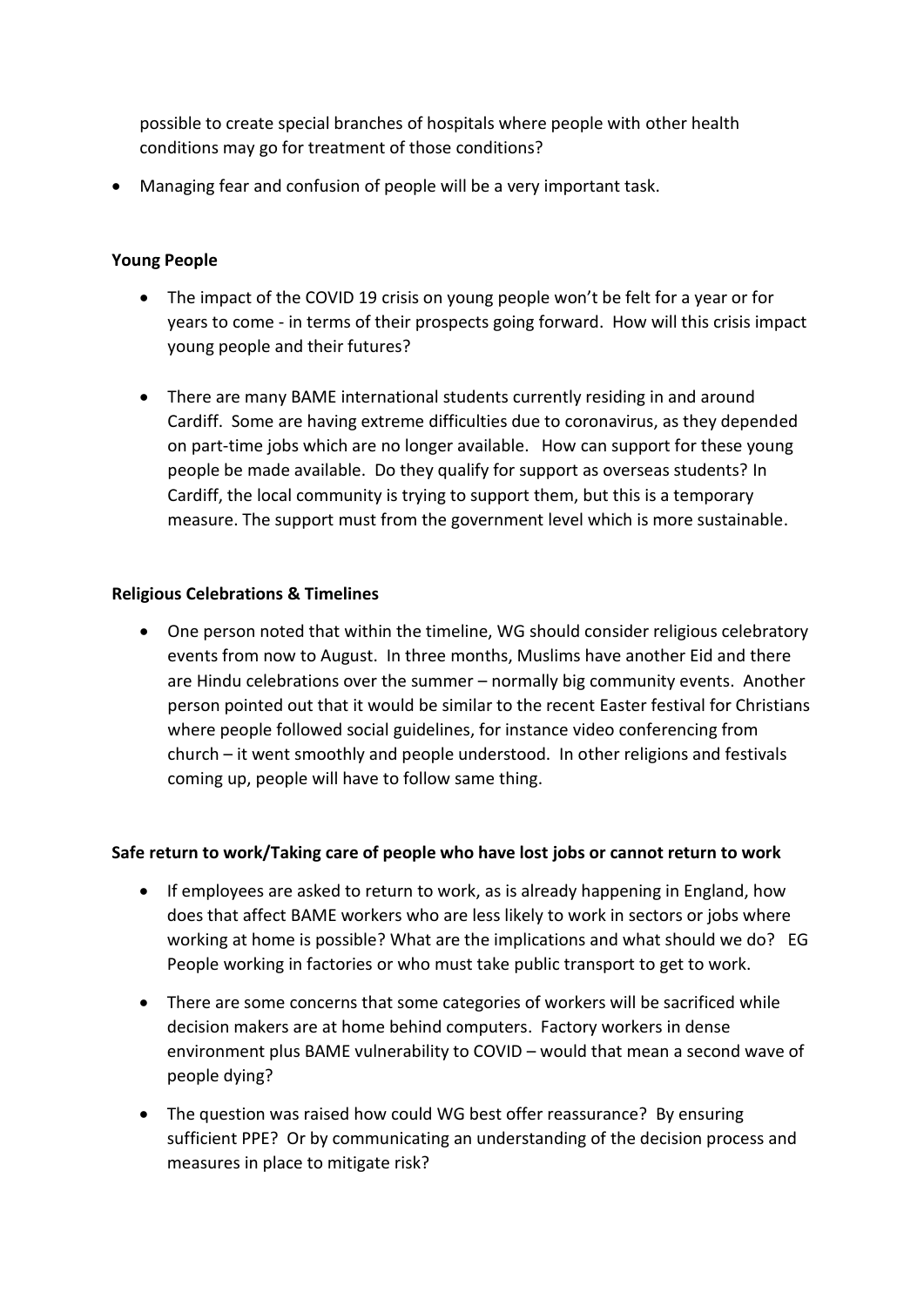- One person suggested, "They must take into account and apply their minds to situations a lot better – there are a lot of factors to consider."
- Another questioned if employers have instated 2m distances. Do all offices have 2m distance capability? Do employers provide PPE? Or does the individual? One person knew of employers who were finding it hard to acquire PPE.
- WG has put 2m distance in the workplace into law, but a big concern is if people know the law. Likewise, it has been noted in other forums that low-paid, temporary or workers in precarious positions may be afraid to question or report their employers for fear of losing their job.
- We need a further bailout for people unable to work because of a COVID 19 risk factor. For instance, a Taxi driver's return to work is big risk and they are under a lot of pressure to bring income to the household. The government should consider bailing out and supporting them in meantime, until the risk goes away. Likewise, we need a furlough scheme for people whose employer is open, but they are at risk. People in at risk category should not be working.
- When putting measures in place, there must be big consideration for those who have no jobs to go back to (never mind furloughing). In Post-COVID recovery, we should consider One person in the group knows many EU nationals who's pre-COVID jobs before were in the leisure and tourism industry. They have no work now and it looks like no work on the horizon. Their situation is particularly. An intersecting concern, post-Brexit, those with pre-settled status will need to prove a habitual residency test to receive benefits.
- There is a mention in the document of expanding of public health workforce for contact tracing – Who is going to get those jobs? What will they get paid? What is the risk level of those jobs? If a well-paid job with low risk, this could be a potential opportunity to employ people who have lost jobs or been otherwise affect by COVID 19. Or if a low paid, high risk job, it could represent potential exploitation.
- A Public Health Wales Representative noted that contact tracing will be resourced by staff across the Welsh Public Sector but there is likely to be more resources needed. The work will be done from home so is not as risky as patient facing roles. She will feed comments back to colleagues.
- The chair noted that it is good to know those jobs will be low risk, but we must realise that other workers must be protected. Public Health Wales informed they are developing risk assessments for BAME and other higher risk groups which will be available in a few days.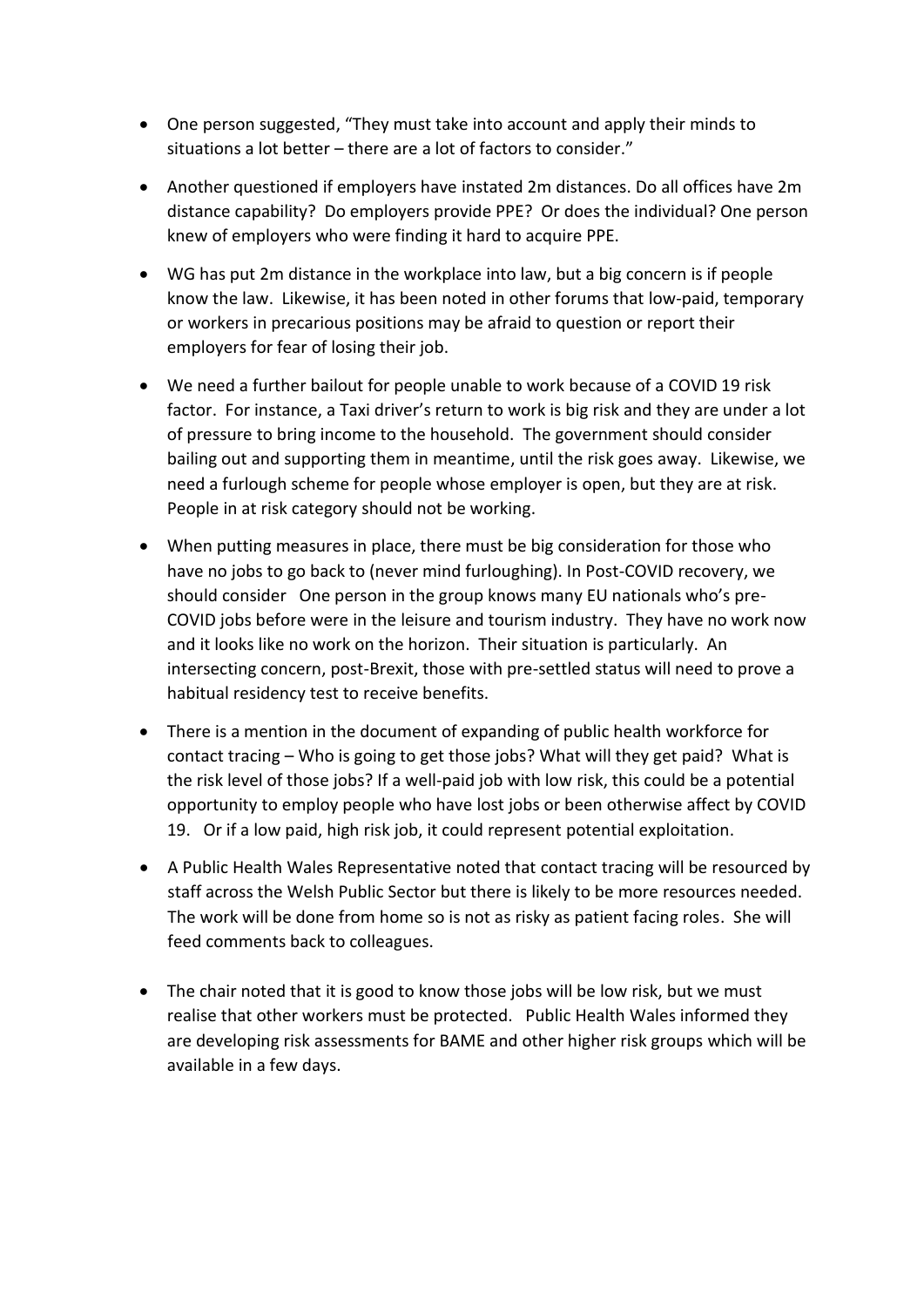#### **Safe return to school**

- If schools are to open how should that happen? The group discussed which pupils should be prioritised in the phased return to school and if BAME pupils would be more at risk on contracting COVID 19 or passing it on to family members.
- The question was also raised how will schools manage the risk of spread of the virus as more children return to school? Particularly regarding BAME children, who may be or have family at home more vulnerable to COVID 19. One person in the group who has a BAME family with grandmother living in the house, noted his fear of his daughters returning to school for fear of infections. One person queried if the risk assessments being designed for health care staff could be adapted for schools.
- The point was made that there are particular risks for BAME children going back to school, but some may be at more vulnerable places at home if they don't go back; WG is trying to weigh up the evidence. We have previously discussed that BAME families are far less likely to have resources to home school, including digital access. There is currently a WG directive that local authorities and schools provide equipment and broadband for pupils who lack access, but that is happening slowly. In the meantime, these kids are missing out on education in overcrowded environments. So, we must ask how their return to school may happen safely.
- A suggestion was made to prioritise Year 6 pupils to return to school. If schools do not open before summer holidays, they will be moving straight on to high school. Could we make suggestion that year 6 pupils go back to school, even if only for 3-4 weeks, so they can leave their primary schools, saying proper goodbyes to friends and teachers. Some in the group have heard that year 6s are being considered as a priority.
- Another point was made that apart from Year 6 pupils, there are other vulnerable groups that should be prioritised. WG has said they would prioritise vulnerable pupils for places in the interim school "hubs" in addition to children of key workers. There is scepticism that is happening, and one person said they are not seeing it happen in their own experience. When the chair asked if anyone had an example of vulnerable children being offered or taking up a place in the current school hubs, no one in the group had an answer.

## **Holding on to the Gains**

- What are the gains we want to maintain from this period? There have been some gains such as relaxation of No Recourse to Public Funds (NRPF) and expansion of unemployment benefits. How do we maintain those gains and realise an expansion of social safety net and human rights?
	- o Current generosity relating to NRPF should be extended beyond this current crisis.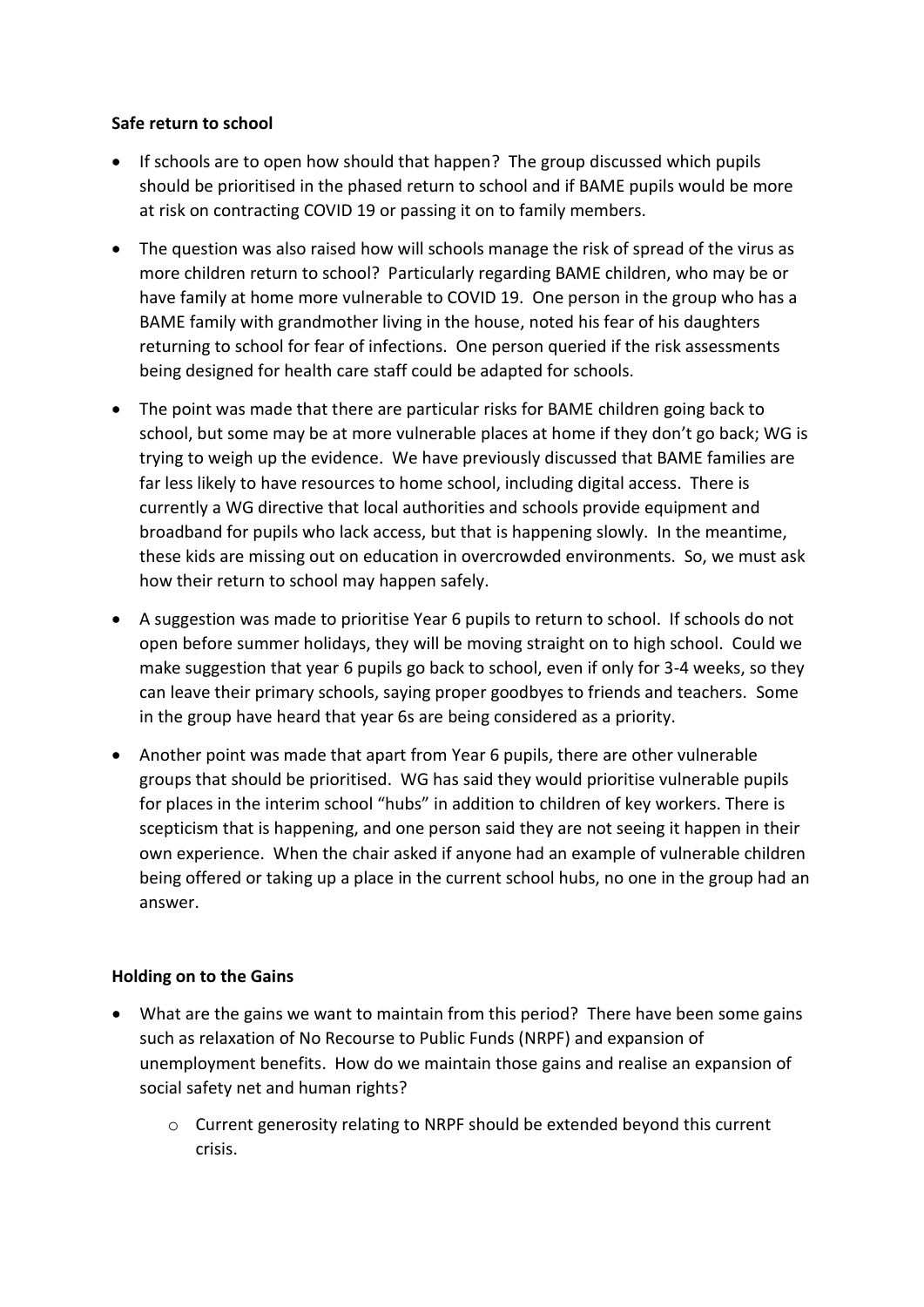- o Discourse on taking homeless people off streets and ensuring they stay of streets.
- o We are now appreciating migrant workers (where didn't before) and now see how vital they are.
- o There is a moratorium on evicting people seeking asylum from NASS housing; people are advocating for Welsh Government to advocate on behalf of this group in proof that it is becoming a nation of sanctuary – "Just because its not devolved, doesn't mean WG can wash its hands of a vulnerable population in Wales."
- o Twenty-seven day period for new refugees to vacate NASS housing is in moratorium until June as well.
- It was noted that to achieve maintaining the gains is the trickier part. We need to evidence the impact this has had on individual lives and whole country – now is time to start tackling that. EYST will do their bit via written response to WG. Discussions around solutions for issues relating to refugees and people seeking asylum in Swansea are alive in a weekly online meeting. If anyone wants to be invited send email to Rocio: [dirctor@eyst.org.uk.](mailto:dirctor@eyst.org.uk) CAB Swansea NPT but are putting together a paper about what they want the economy to look like coming out of the COVID 19 crisis, looking at disadvantage in a broader aspect. Pat is willing to share draft when it is ready and welcomes a few volunteers to be on a "working group": [pat.dunmore@citizensadvicesnpt.org.uk.](mailto:pat.dunmore@citizensadvicesnpt.org.uk)

## **Public Health Response**

- The question was raised will any laws or additional powers come into play in the public health response? Will monitoring and tracing impact privacy? Will people have to get up entry to their house?
- As mentioned above, expansion of public health workforce can that be an opportunity for people who have born the brunt of the COVID Crisis – whether from a group more at risk from the virus or from a sector which had much unemployment or as a young person whose prospects will be dampened entering the job market in a recession? In order for those positions to be opportunities rather than exploitative, they must be safe, secure and well-paying.

## **Access to Rights and Entitlements**

• There are concerns about BAME community, many of whom have barriers accessing services in normal times. Right now, barriers are heightened and support to address them is limited. How will people in BAME comms get access to advice from local authority and other government relief schemes available. Families are struggling to